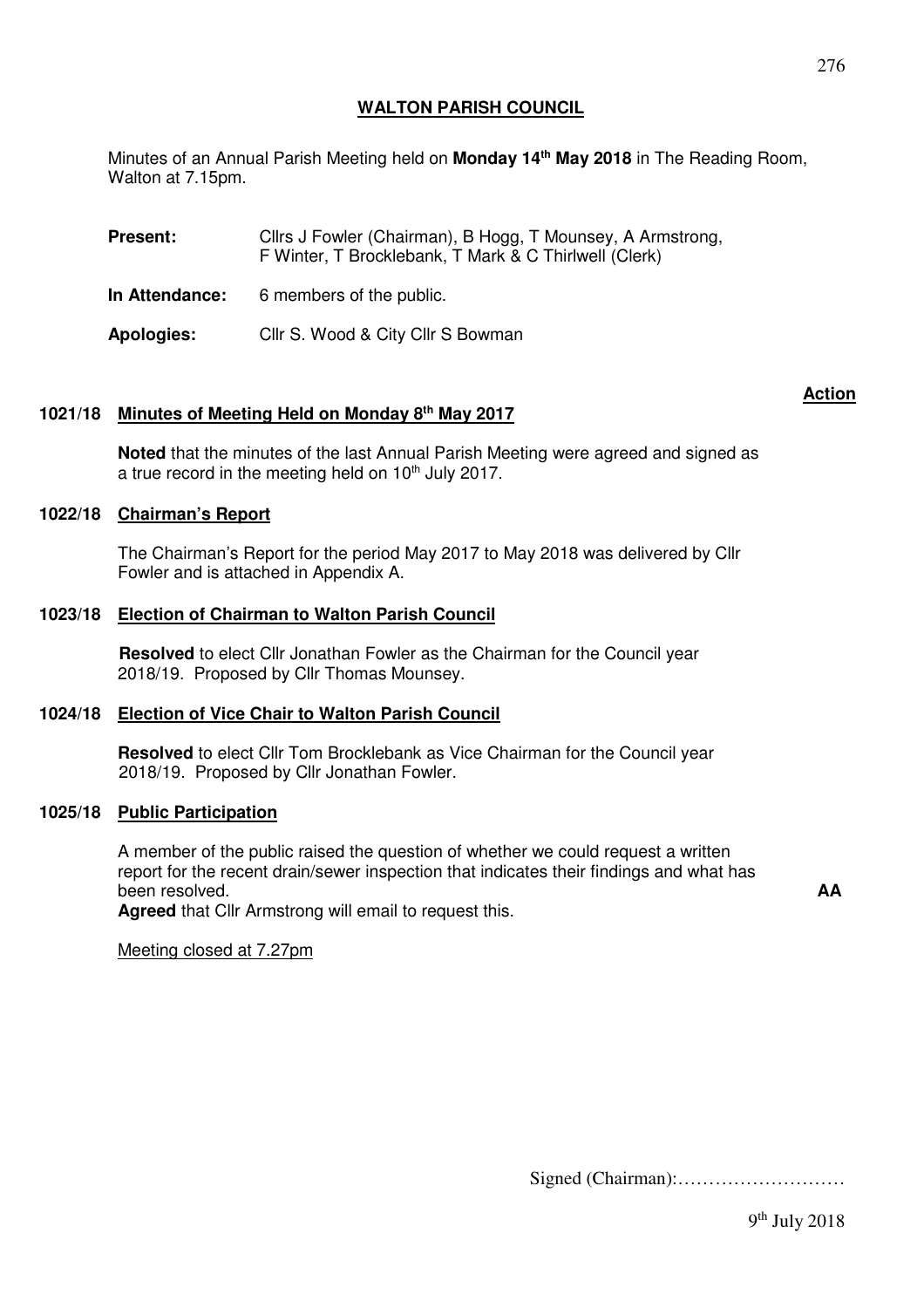# **Appendix A**

### **Chairman's Report. Walton Parish 2017 to 2018.**

Over the last year we have been in a more settled state than in recent years. Caroline Thirlwell, our Clerk now better understands our systems and is a great help. I would like to thank all of the Council team for their individual help, support and input to the parish. Thank you, also to the City Councillors Syd Bowman and John Mallinson for their regular support and help.

## The Council have had to follow up on various issues over the last year:

Setting the Precept for 2018/2019. The tax the parish council collects from each household and is paid alongside the council tax payment. This was more straightforward this year as we have closely managed all spending over the last year to bring it in line with the income and savings we have. Once again, the budget for 2018/19 has been organised into Essential and Nonessential spending and has been focused on maintenance of the village assets such as the Village green, trees and communications. As a result, we have set the precept at the same level as last year taking into account the normal expenditures as well as costs for additional projects such as drainage on the green.

Play Area Inspections – The play area, now under Parish council control requires regular inspections and follow up maintenance. These have continued over the year but the Council will continue to find ways to reduce the cost of these inspections (£70 per visit) whilst maintaining the correct level of condition for people to use. This expenditure will be paid for out of a play area budget that is reducing. (£1,156 January 2018) Once the money has been used, the Council will need to budget for the play area requirements.

Following the village tree risk assessments carried out in 2016 a programme of maintenance was carried out through early 2017. This is now complete and will be reviewed next year, 2019.

Village green assessments have continued and highlight the condition of the green from the point of view of damage from stray livestock, surface water drainage and litter. Drainage of the lower green, identified by the assessments has now been repaired.

Cattle straying onto the green and how we control it has been a subject discussed at most Parish Council meetings over the last year. With no resolution found to stop the cattle straying, the Parish Council's position is to ensure the Green is kept in as good a condition as possible for people to use it. The farming community will need to ensure their livestock are securely held and take the responsibility to make good any damage caused.

# Other items to note:

Internal Auditor – The Parish Council require a person to help with this position.

The Lime trees around the village green continue to be maintained with regular pruning of the lower foliage by members of the Council.

From the Village Green assessments, some dropped drains have been identified for repair which will be carried out in 2018.

The Parish Council Bank account is being transferred from HSBC to the Cumberland Building Society due to branches being more easily available.